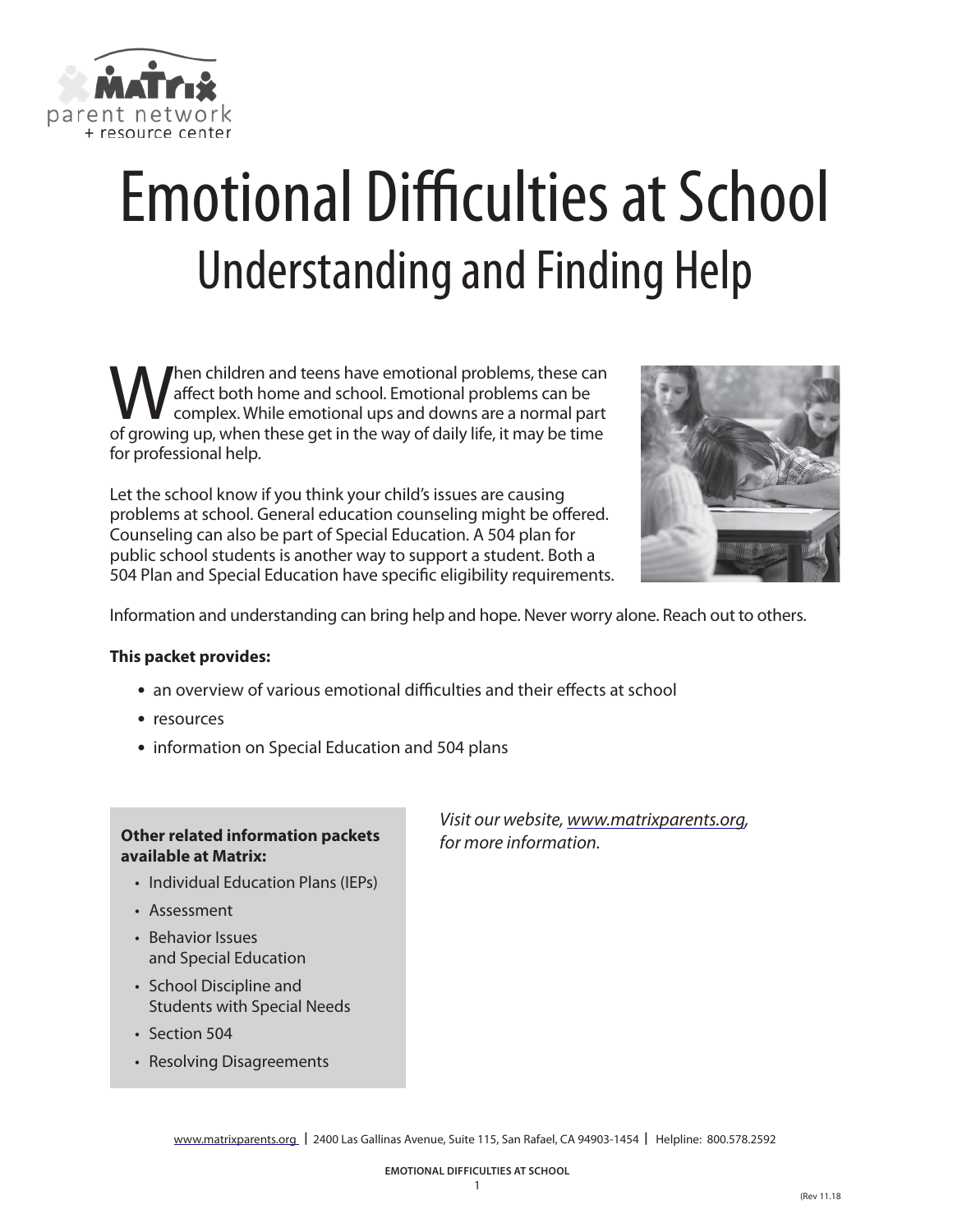

### Resources on Emotional Difficulties

#### **Books**

*The Bipolar Child (2002) – Demitri Papolos, MD Emotional and Behavioral Problems of Young Children (2003) – Gretchen Gimpel Peacock, PhD; and Melissa Holland, PhD The Explosive Child (2010) – Ross W. Greene Your Defiant Child (1998) – Russell Barkley Freeing Your Child From Anxiety (2004) – Tamar Ellsas Chansky Helping Your Troubled Teen (2007) – Cynthia Kaplan A Relentless Hope: Surviving the Storm of Teen Depression (2007) – Gary Nelson What Now? How Teen Therapeutic Programs Could Save Your Troubled Child (2008) – Paul Case and John McKinnon, MD When You Worry About the Child You Love: Emotional and Learning Problems in Children (1996) – Edward Hallowell*

#### **Emotional/Behavioral Issues & Mental Health Websites**

| www.mentalhealth.org                                 | National Mental Health Information Center                  |
|------------------------------------------------------|------------------------------------------------------------|
| www.nami.org                                         | National Alliance for the Mentally III                     |
| www.ffcmh.org                                        | <b>Federation of Families for Children's Mental Health</b> |
| www.pbis.org                                         | Center on Positive Behavioral Interventions & Supports     |
| www.aacap.org                                        | American Academy of Child & Adolescent Psychiatry          |
| www.ccbd.net                                         | Council for Children with Behavioral Disorders             |
| https://med.nyu.edu/child-<br>adolescent-psychiatry/ | Child and Adolescent Psychiatry, New York University       |
| http://www.dbsalliance.org                           | The Balanced Mind Parent Network                           |
| www.depression.org                                   | National Foundation for Depressive Illness                 |
| www.ocfoundation.org                                 | National Obsessive Compulsive Foundation                   |
| http://ybfnc.cfsites.org/                            | Youth Bipolar Foundation of Northern California            |

#### **Education and Special Education & Advocacy Websites**

| www.disabilityrightsca.org                                         | Disability Rights California                                                      |
|--------------------------------------------------------------------|-----------------------------------------------------------------------------------|
| https://www2.ed.gov/about/offices/<br>list/ocr/know.html?src=ft    | Office of Civil Rights                                                            |
| https://www2.ed.gov/about/<br>offices/list/osers/index.html?src=mr | <b>Federal Department of Education</b>                                            |
| www.nasponline.org                                                 | National Association of School Psychologists                                      |
| www.pent.ca.gov                                                    | Positive Environments, Network of Trainers, California<br>Department of Education |

[www.matrixparents.org](http://www.matrixparents.org) **|** 2400 Las Gallinas Avenue, Suite 115, San Rafael, CA 94903-1454 **|** Helpline: 800.578.2592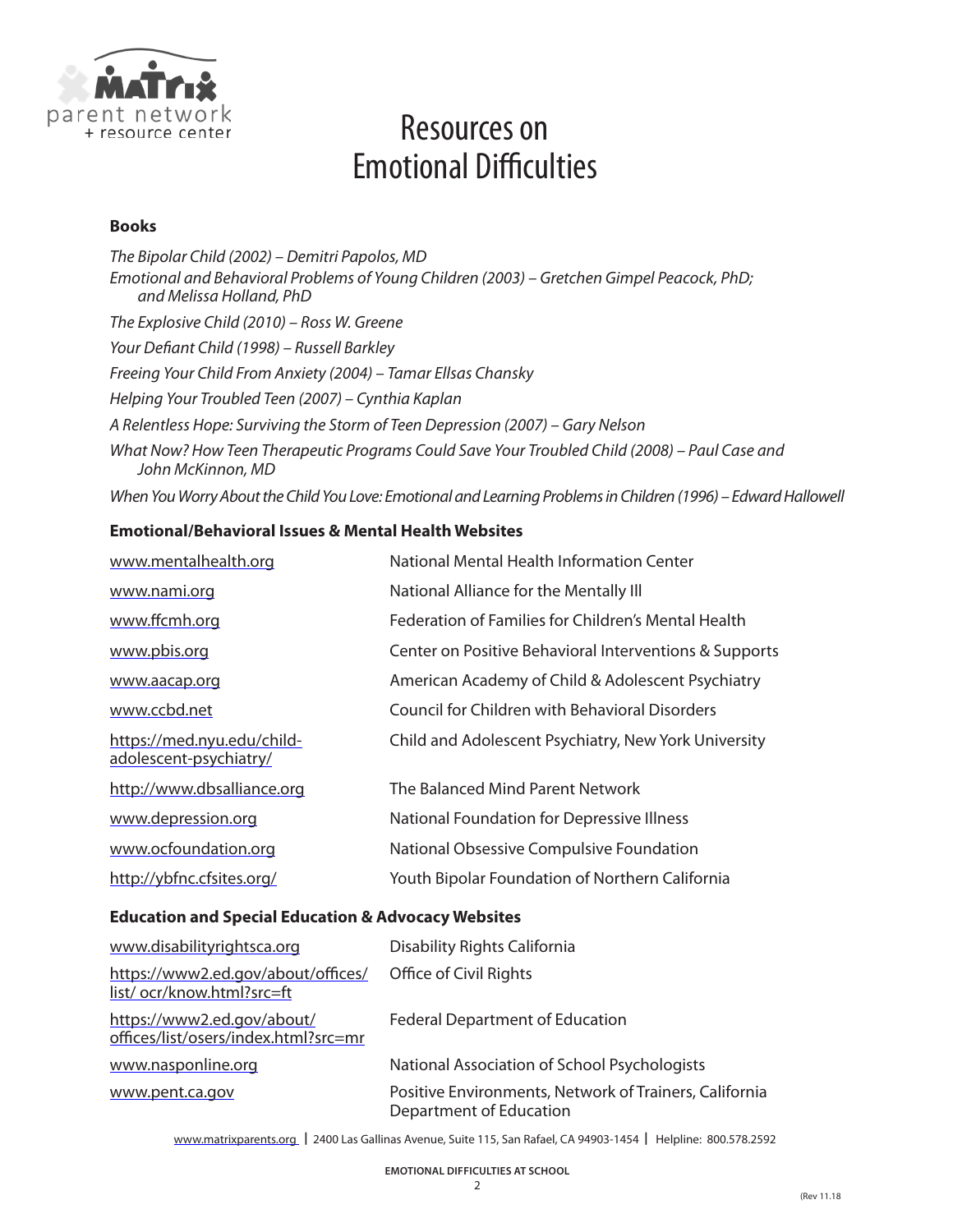

### Emotional Problems at School: An Overview

When your child has emotional problems, you may hear people use words such as withdrawn, defiant, acting out, disturbed or atypical reactions. You may also hear: emotionally disturbed or



mental health issues. Until an issue is better understood, labels can be confusing. Emotional issues sometimes are the result of another disability. For example, a child with a learning disability who struggles with learning may become depressed. A child with autism may show anxiety from feeling lost in the social world. When there is more than one diagnosis you may hear the terms "co-existing" or "co-morbid" conditions.

#### **Work in partnership with the school**

A school may first have a Student Study Team meeting with you. This meeting is to talk about what may be going on and what steps to take. If the issues are not too complex, the school counselor or psychologist may offer general education counseling. If issues are deep or don't improve, an assessment for a 504 Plan or Special Education might be a next step. A parent needs to put in writing a request for such an assessment.

#### **504 Plans**

The federal Rehabilitation Act is an anti-discrimination law. 504 plans are a part of this law and are a written document. The law requires organizations that use federal funds to make reasonable accommodations when the disability of a person impacts a daily life function. Mental illness is a disability that could result in a 504 plan if the eligibility requirements are met. If eligible, schools make accommodations to the general education program so the disability doesn't prevent the student from getting an education. Usually 504 plans are written when a disability does not meet the criteria for Special Education. Our 504 Packet has more information.

#### **Special Education**

A student with emotional problems might be eligible for Special Education. There are 13 ways to be eligible. One is Emotionally Disturbed (ED). A child does not need a psychiatric label to be eligible under Emotional Disturbance. Eligibility categories are not diagnoses. They are education terms. If your child is already in Special Education under any of the categories, counseling services could be added to your child's Individual Education Plan (IEP). A student does not need to be eligible as Emotionally Disturbed to have Special Education counseling. Because emotions affect behavior, a behavior goal or behavior plan could also be added to the IEP. Behavior plans teach and support positive behaviors and reduce negative ones. See our Behavior Packet for more information.

#### **Working with professionals outside the school**

School districts only focus on emotional issues seen at school. The school may be able to refer you to local programs that offer wraparound supports. Other professionals or agencies can help with issues outside the school day, such as substance abuse, running away, self-isolation, or defiance. Coordination and communication between professionals and your family can create a team of support. A child with emotional problems can affect others in the family. Find parent groups, family therapy, and support for you as an individual.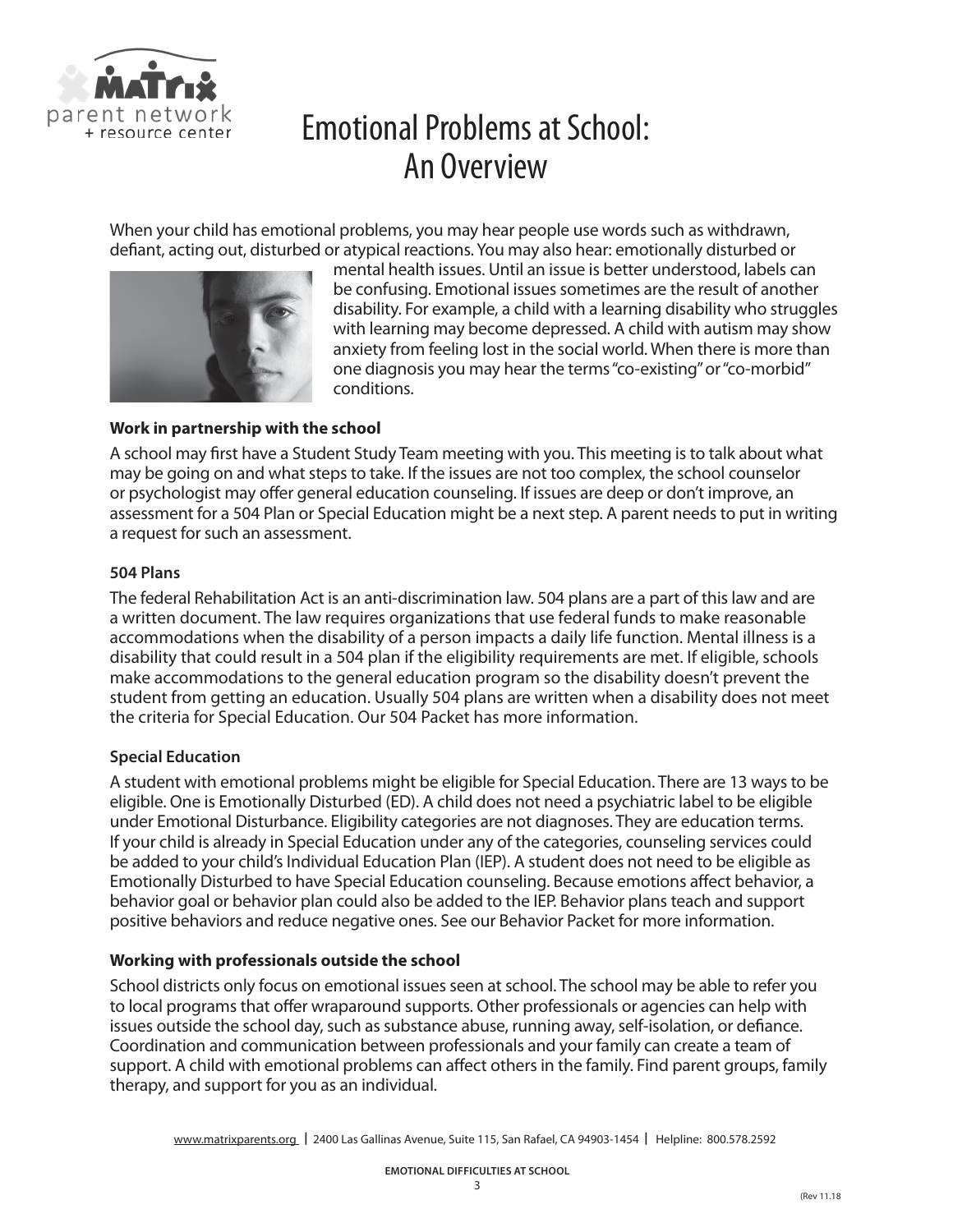

# School Evaluations for Emotional Challenges

When a child's emotional needs get in the way of his or her education, a request can be made for an assessment to see if their needs are severe enough for Special Education or a 504 plan. Put this request in writing. If your child is already in Special Education, the assessment would find out if counseling should be added to the IEP as a related service

Because Special Education counseling is to help students with their emotions so they can benefit from their education, when writing a request for an evaluation, use school examples. Areas might be grades and meeting grade level standards. School attendance, behavior, or discipline are other areas. Examples that a child might have emotional needs that may merit a school evaluation:

- **•** Avoids school is often absent or tardy, calls to come home, leaves school or classes
- **•** Has grades below C
- **•** Complains of physical symptoms regularly on school days
- **•** Has poor concentration as reported by teachers
- **•** Not able to get homework done
- **•** Feels school life is too hard to handle
- **•** Tells school staff about having racing thoughts, extreme anxiety, or depression
- **•** Thinks about harming someone at school or harming self; or actually harms self or others
- **•** Loses interest in peers at school
- **•** Breaks school rules this includes using or having illegal substances at school or school events
- **•** Shows flawed thinking during school and learning



While you may worry about other traits outside school, until those traits affect your child at school, the school may not have reason to evaluate.

What might an evaluation include? School evaluations for emotional problems should involve observing the student, interviewing those who know the student, and using questionnaires for parents, teachers, and the student. Sometimes tests are given to the student to evaluate how he or she views situations. Your written consent is needed for an evaluation to start. Ask questions about what will be in assessment.

**KEY:** Some special needs such as autism, ADHD, learning disabilities, language disabilities, and intellectual disabilities can result in behaviors that look similar to or are mixed together with emotional issues. If your student is not yet eligible for Special Education, make sure your written request for an evaluation reminds the district of its responsibility to evaluate in all areas of suspected disability.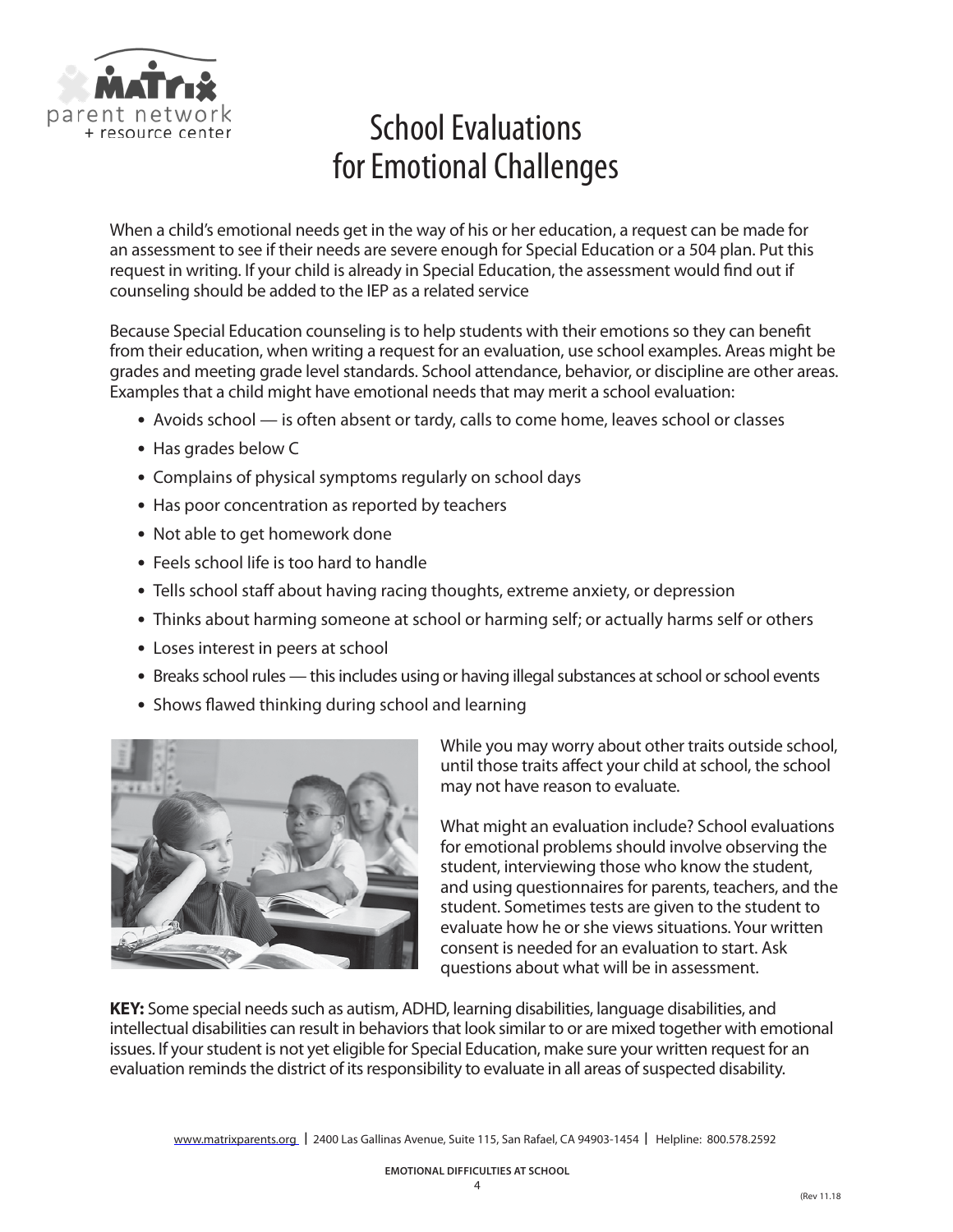

# Eligibility for Special Education and Counseling Services

There are 13 eligibility categories for Special Education. The school district must evaluate in all areas of suspected disability. They must identify the primary eligibility. A student can be eligible under more than one category.

To be eligible for Special Education under the category of Emotional Disturbance, the student must show one or more of the following concerns over a long period of time and to a marked degree, which adversely affects educational performance:

- **1.** An inability to learn that cannot be explained by intellectual, sensory, or health factors
- **2.** An inability to build or maintain satisfactory interpersonal relationships with peers and teachers
- **3.** Inappropriate types of behavior or feelings under normal circumstances shown in several situations
- **4.** A general pervasive mood of unhappiness or depression
- **5.** A tendency to develop physical symptoms or fears associated with personal or school problems



If a student is eligible as Emotionally Disturbed, the evaluation usually shows that counseling is needed. This is a service in addition to specialized instruction by a special educator. If the student is eligible under a category other than Emotionally Disturbed and there are emotional issues getting in the way of learning, counseling can be added after an evaluation shows this is needed.

**KEY:** If a student already has an IEP they do *not* need the additional eligibility of Emotionally Disturbed to have school-based Special Education counseling included in his or her IEP.

While assessments are used for eligibility, they also give information to guide what is in the Individual Education Plan (IEP). Assessments help in writing present levels of performance. These are used to write annual goals. Goals determine services. Given how important assessments are, make sure you agree with any assessments before you sign that you agree! Parent written agreement is also needed for eligibility decisions. You never need to decide if you agree or not at an IEP meeting. You can take home the paperwork and decide shortly after the meeting. If you disagree with either the assessments or eligibility, use the rights you have to resolve the dispute. Our Resolving Disagreements packet has more information.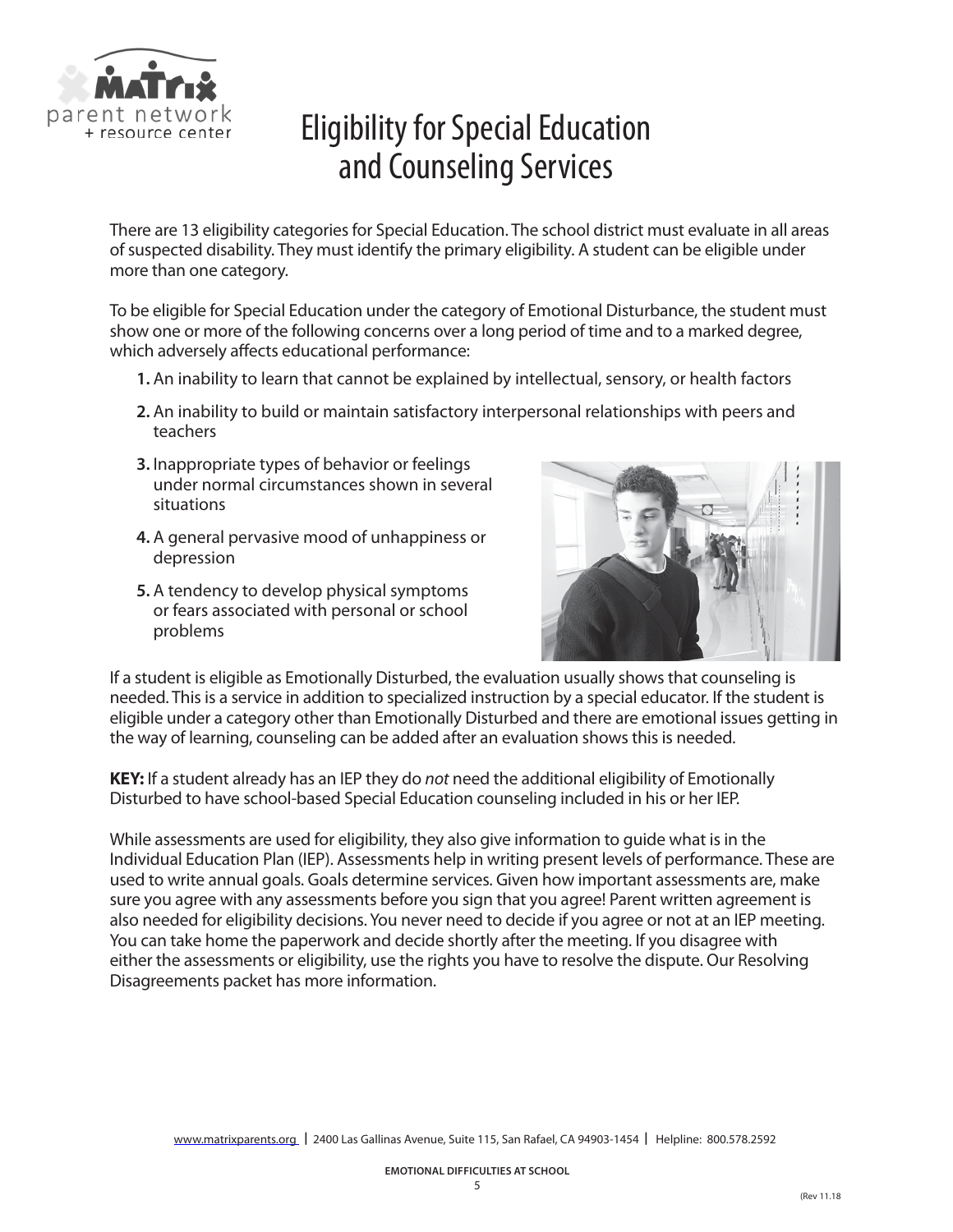

### Educationally Related Mental Health Services (ERMHS)

All students in Special Education must receive specialized instruction. In addition, some students in Special Education need related services to make progress on their IEP goals and to access the curriculum. Counseling is one of several related services.

A student in Special Education does not need to have the Emotionally Disturbed eligibility to have Special Education counseling. Any student in Special Education may have school-based counseling if needed to benefit from his or her education. The counselor will draft IEP counseling goals for your



approval. These goals most likely will include teaching your child skills to cope with the emotions that get in the way of learning. As with all services in Special Education, you will receive progress reports during the school year on these goals.

School districts are solely responsible for providing Special Education and related services including mental health services. The agency or professional used for this Special Education service is now up to your

school district. Some districts may use their own psychologists or counselors. Some may hire private agencies or County Mental Health. Special Education counselors need specific credentials.

#### **Service Options**

Assessments are used by the IEP team to decide the level of service your student needs. The IEP team will discuss the goals proposed by the district. The team will also talk about the type of counseling service and how often and where it will take place. As in all parts of Special Education, the school district must offer and provide a free and appropriate public education (FAPE). This education must take place in the least restrictive environment (LRE) with supports and services. This means educating your student as much as possible in the general education setting with peers without disabilities. The IEP team must consider all options. Here are a few examples:

- **•** Counseling for the student one or two times per week
- **•** Family counseling related to school, emotions, and learning
- **•** A Special Education class with a counselor on a general education campus, so students can be in general education classes for part of the school day
- **•** A public school that only serves students in Special Education with emotional needs
- **•** Residential 24-hour treatment centers

#### **Parent Agreement**

The parent must agree in writing to Special Education counseling services and goals, and where services will take place. Once you sign that you agree, services can begin. The counselor is now a member of the IEP team. If you do not agree with goals or services, you have a right to sign in disagreement and request local mediation or to use your due process rights. See our packet on Resolving Disagreements.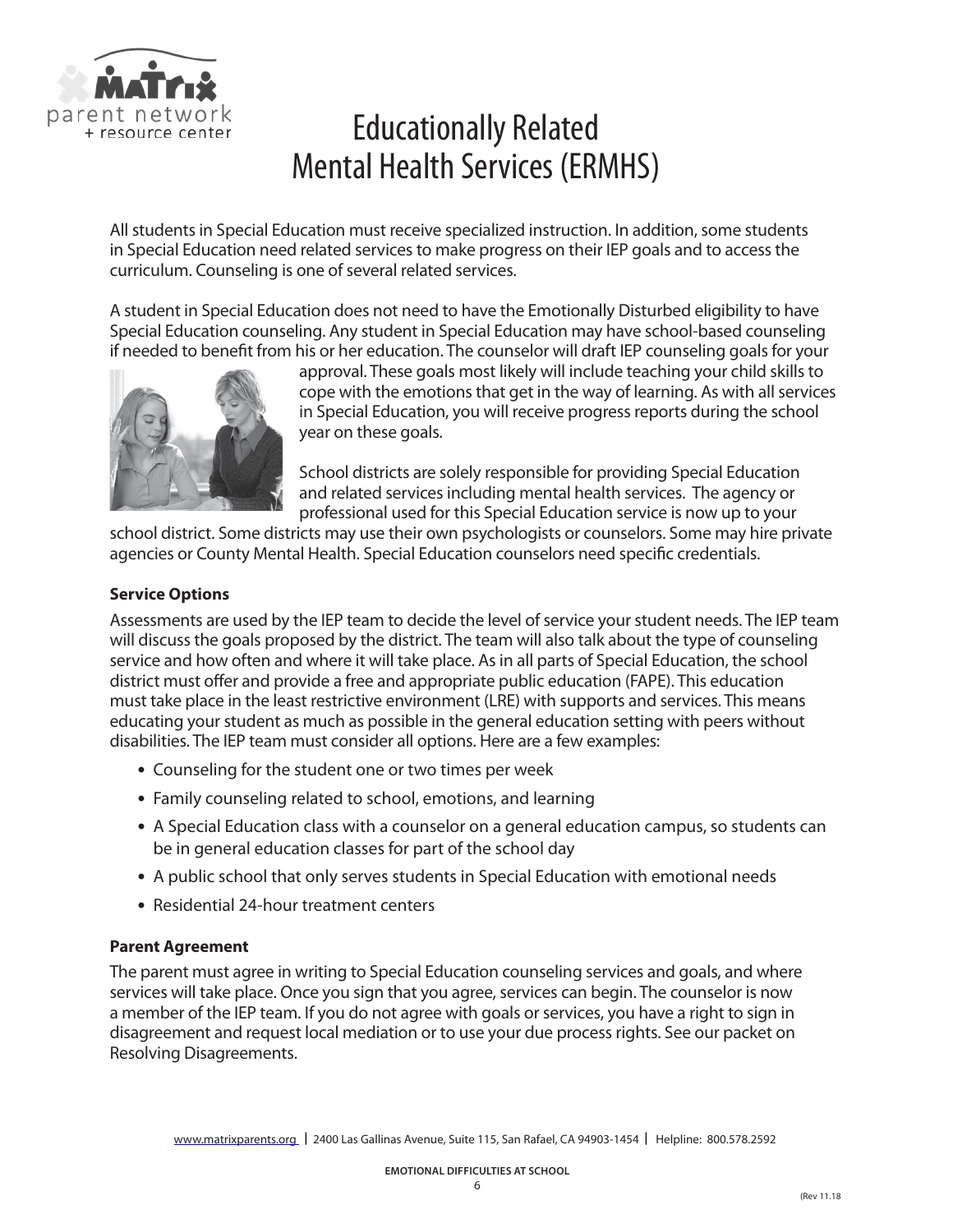

# Special Education: Other Supports

Students with emotional issues often have behaviors that get in the way of learning. A behavior goal or a Behavior Intervention Plan are other supports that can be added to a student's IEP. A behavior plan identifies:

- **•** The problem behavior and how severe it is
- **•** The function of the behavior, or the purpose it is serving
- **•** Triggers in the environment that cause the behavior
- **•** A goal or goals describing what change in behavior is expected after a year of Special Education
- **•** Changes in the environment to minimize the negative behavior
- **•** Curriculum, strategies, or steps for staff to teach the desired behavior and minimize the negative behavior
- **•** Reinforcements that motivate the student to use the positive behavior
- **•** A plan to communicate about the behavior with all key people, including the parents,

Behavior plans can help prevent behaviors that may result in school discipline such as suspensions, expulsion, or SARBs (school attendance review board). While the IEP team must discuss at each

annual IEP meeting if the student's behavior is getting in the way of the student's learning or the learning of others, *do not wait* until the annual IEP meeting if you think a behavior plan is needed. If there already is a behavior plan, it can be revised. Put a request in writing for an IEP meeting so the team can discuss how to modify the IEP to address the behavior. See our Behavior information packet for more information.

#### **Bullying**

Some students with emotional problems can either be bullied or can bully others. If either is the case, and it's getting in the way of your student's learning or the learning of others, a goal (or a behavior plan) could be added to the



IEP to teach positive social skills during the school day or how to avoid being bullied. See the Matrix Helpsheet on Bullying for more information.

#### **Transition to Adulthood**

A transition plan must be in a student's IEP in the year in which your student turns 16. This plan describes post-secondary school goals. It also states what services and activities are needed to support those goals. When writing or revising the plan, the student must be part of the IEP team to plan for:

- **•** Employment and vocation
- **•** Independent living
- **•** Post-secondary training
- **•** Being part of the community

If needed, the transition plan includes agencies that can support the student after high school.

[www.matrixparents.org](http://www.matrixparents.org) **|** 2400 Las Gallinas Avenue, Suite 115, San Rafael, CA 94903-1454 **|** Helpline: 800.578.2592